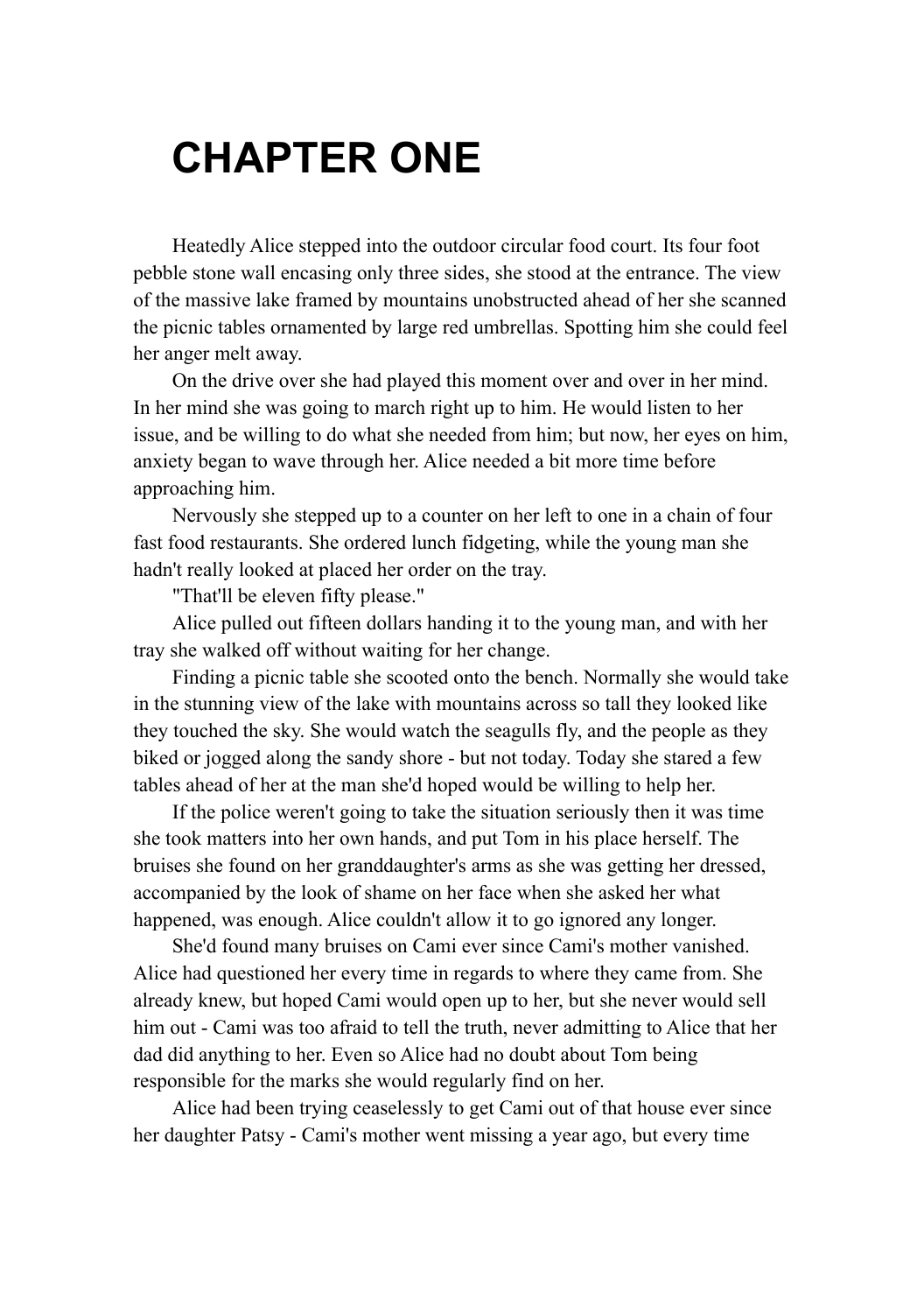she'd turned to the police they'd told her there was nothing they were willing to do without solid proof that Tom was abusing Cami.

She was disgusted seeing as it was common knowledge that Tom was abusive with her daughter Patsy - though no police reports had ever been filed until the day Alice filed after Patsy had gone missing. That case was shut just as fast as it had been opened. They believed it to be that Patsy took off and abandoned Cami and her husband Tom. They said there was no evidence of any foul play. They said she didn't want to be found, and told Alice that she should respect her daughter's wishes.

Alice felt she had no choice but to accept that they weren't going to help her with the disappearance of her daughter, but when it came to Cami she refused to accept that there was nothing she could do. The only issue was, with all her efforts, all it ever got her was Tom in her face threatening her. Tom had no fear of her. She needed someone that could intimidate him. The man a few picnic tables in front of her she knew could do just that. She'd only hoped he would.

She wasn't ashamed to admit that she was terrified of approaching him. It was a small town - in small towns people talked and rumors flew. This small town with few strangers was no different. It was a town where ladies stood at storefronts - their conversations always starting with...*Did you hear?* Nobody was allowed secrets, and the man ahead of her was no exception. He was just as much a victim to the rumors as everyone else - maybe more so.

The talk about him and his men were they were drug traffickers. They would beat you to the point of knocking on death's door if you crossed them. They've been rumored to kill those that got in their way. Some say that the man in front of her was the Devil himself, and his men his demon disciples - so she was afraid of them, but for the sake of her granddaughter she had to do something. She knew it was a long shot that he would be willing to help, or even listen to her at all, but she had to try.

Alice had to admit as she sat staring ahead at him, as much as he frightened her she found him very attractive. His long blond hair, the unshaven face - he looked far from dirty or unkept - in fact just the opposite. His form fitted black t-shirt showed off his broad chest and the firm pecs under it - along with all the tattoos down his muscular arms. The large silver ring on his right hand drew her attention to them, making Alice take note of how large and powerful they were -forcing her to take a breath both from the sex appeal, and the nervousness to approach such a man.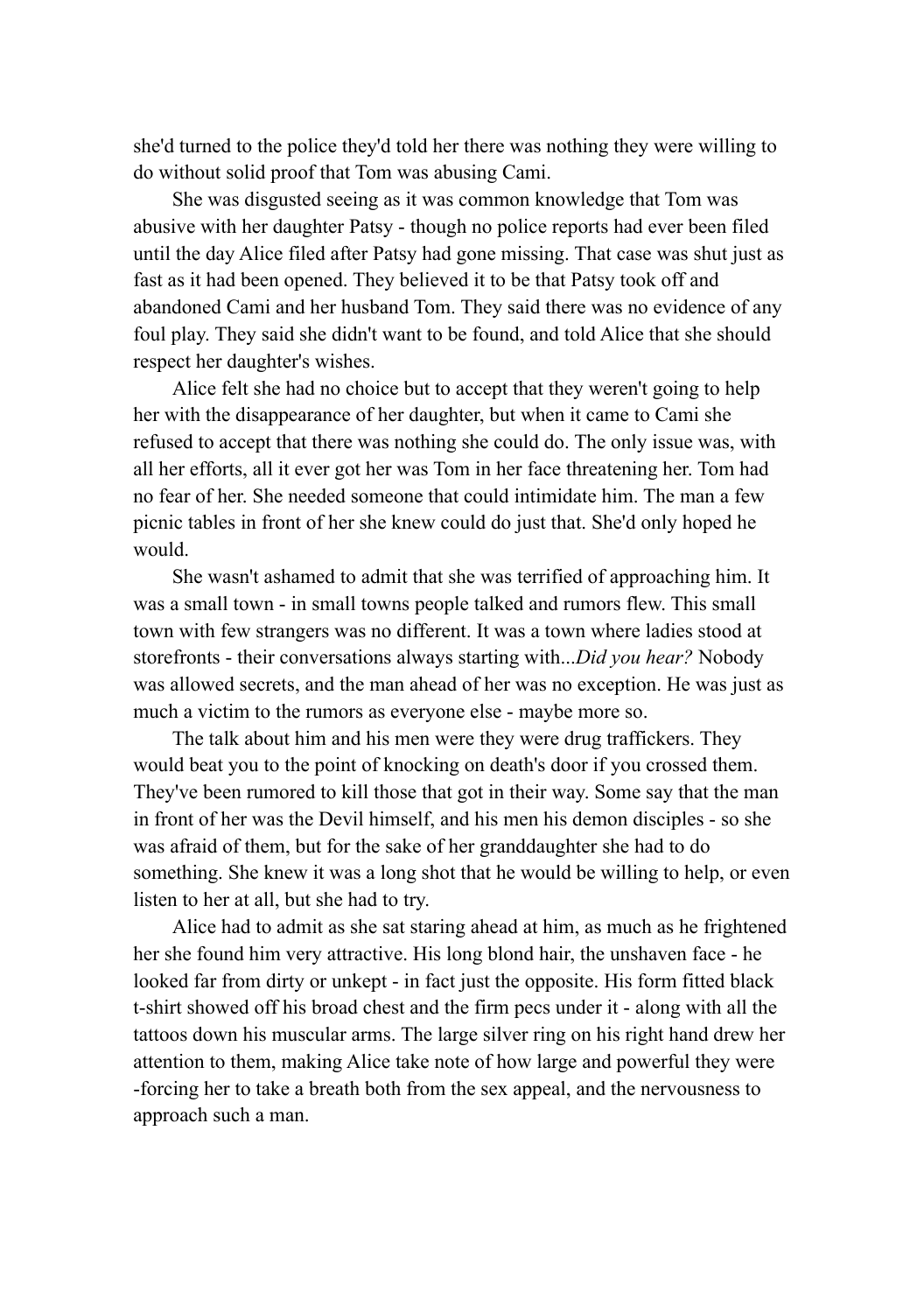As she tried to think of what she would say to him, she found herself imagining what being in his arms would be like. "*Give your head a shake!"* she scolded herself *"This is about Cami. Not fantasy hour!" A*nd with that she stood.

No longer shaded by the large red umbrella, the hot sun was now beating down on her.

She was just a few feet away looking at the man dressed in black and hesitated. Though she desperately needed his help she reminded herself of the rumors she'd heard about Rick and all his boys, and stopped to quickly reconsider what she was about to do - knowing she possibly would be unable to stop it once started.

*Did she want them watching over Cami? Would he even listen to her?* Alice felt like she was taking her life into her own hands just approaching him. But in that moment she'd also concluded she had no other choice - that this was in fact her only option, and took her first step - her knees uncontrollably shaking.

Wanting to act cool and unafraid she stopped right beside him, but in order to keep her shaking from showing she needed to brace herself, and leaned on the table.

\*\*\*

Hot, hungry and tired from the morning's work, and rather annoyed that this woman had the audacity to interrupt the conversation he was having, not to mention the personal space she was invading, he didn't look at her while continuing to eat his second burger. "What the fuck do you want?" he coldly asked while wiping the crumbs from his mouth.

Her pale skin losing the little color it had she took a deep breath to ensure she didn't stutter before responding. "Your name is Rick Stackston right?" then paused, giving him time to respond.

Still refusing to look at her his mind raced with cold angry responses that he knew would make her wish she'd never intruded on him and his boys. But the vibrations she was sending through the table told him she was already terrified, making him mildly curious to know what she wanted - his silence telling her to hurry up and make a point.

"My name is Alice Hendricks, and I need a favor." she said as casually as she could.

Her boldness stopped him mid bite. Inhaling deeply he heatedly placed his burger on the open wrapper in front of him, his shoulders and head turning to meet her eyes ready to scurry her away. But one look at her and he softened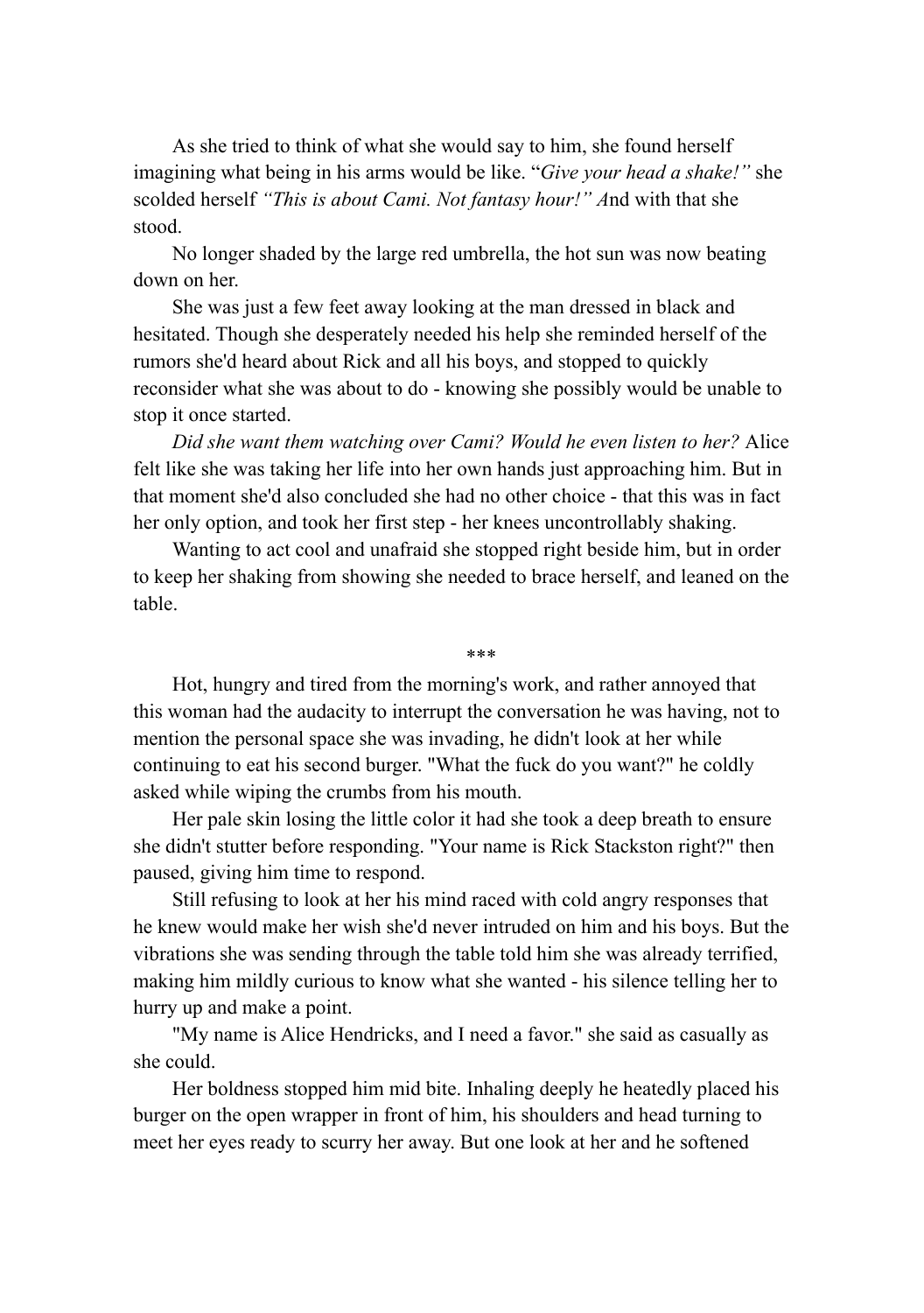slightly. He could see she was terrified as her blue eyes fluttered from him, then to the left, back to him, only to flutter to the right. Her pale skin made even paler by the dark hair that framed it lost the little color it had as he took her in. "*A favor?"* he thought to himself as he looked the rest of her over. "*If she wasn't so clearly terrified, and beautiful I would set this bitch straight."*

Turning his attention back to his lunch he picked up his burger, his large shoulders shifting as he readjusted his elbows on the table. "Listen lady, I don't do people favors. They do me favors."

Tears welled in Alice's eyes. She almost walked away but decided to try again. "My granddaughter is being beaten by her father." she said noting him stop mid swallow tensing.

The information she just dumped on his lap pulled at him, but he knew it wasn't his issue. Allowing it to roll off he offered her a cold suggestion instead while he continued to eat his lunch. "So go to the police."

Alice quietly let out a discouraged breath "I've tried, but they tell me without solid proof they won't help me." Without pausing, not wanting to lose her nerve or his attention she continued "She's seven. I find her with fat lips, back bruises, leg bruises. She's been in hospital for fractures and stitches… And today the bruises I found I can only assume are there from being grabbed with extreme force. Whenever I've taken her to the police to have them look, they question her, but when she says nothing they say they can't help."

She followed his eyes now on the very solidly built, strikingly handsome young men sitting across from him. The blond - a mirror image of him was clearly his son. Rumor had it that he and the dark haired young man beside him killed a man for accidentally tripping him in the street. Alice knew there had to be more to it, but now people crossed the street, and moved their kids quickly out of their way. They were afraid there could be truth to the rumors, and no one wanted to be the next victim.

The two were staring at her, but she couldn't read their expressions. Maybe they were trying to tell her she was crazy and to walk away while she still could. Maybe they were feeling sorry for her. She was trying to figure it out when Rick very casually told her "Make her talk, or maybe there's nothing to tell."

Alice couldn't help but take an exasperated breath that caused him to turn in his seat and glare at her, angry yet in awe at the woman that went from terrified to looking him square in the eye with confidence and dislike.

"She's seven! He frightens her!" she assertively barked out "Do you not think it reasonable that she's afraid of him? That maybe she thinks if he got in trouble because she talked that he would be even angrier!"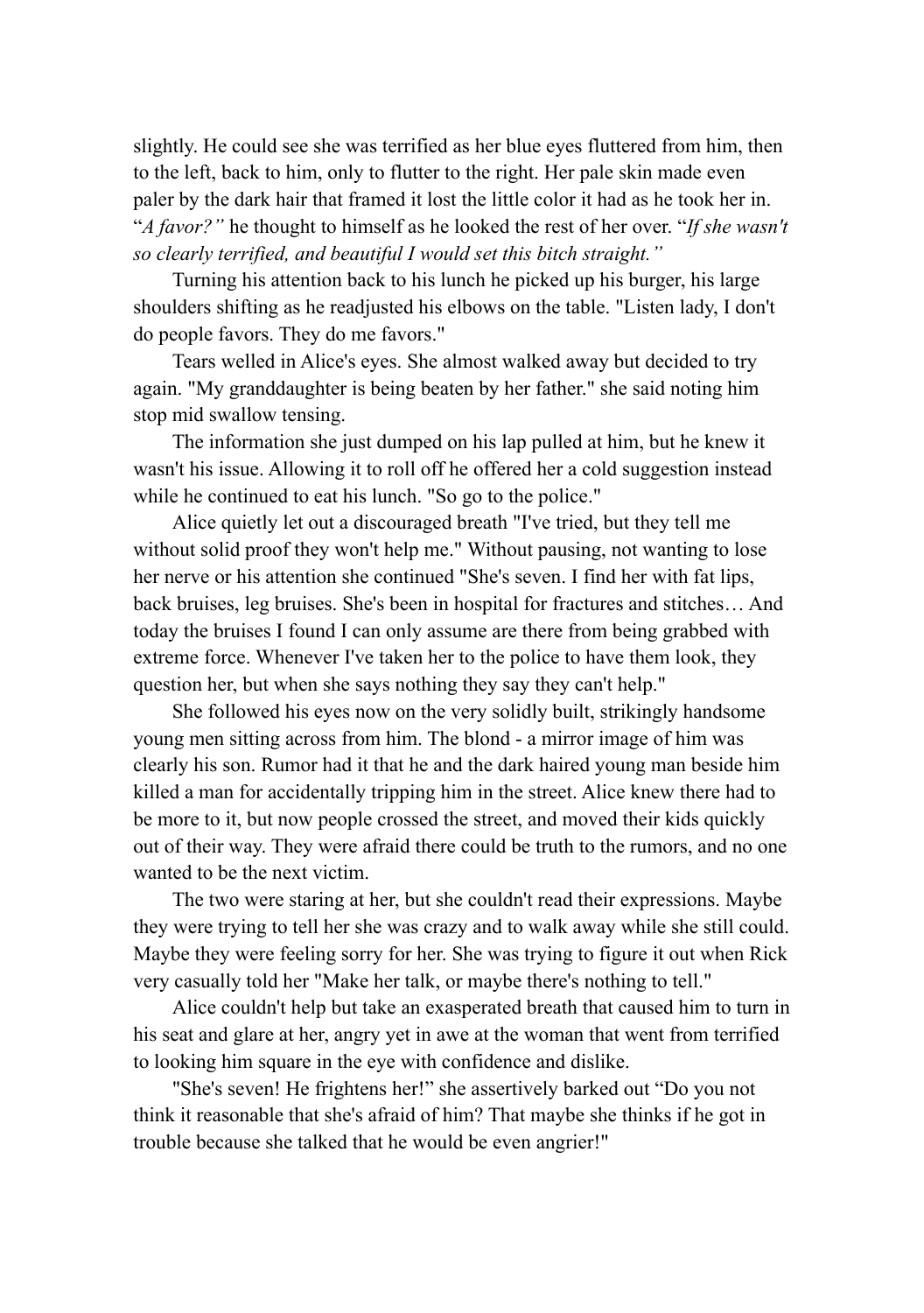"Listen lady!" his irritation very visible. He didn't appreciate the scene she was making, or the way she was speaking to him, but he would be an idiot not to see her desperation. "I feel for you, but we're not in the kid stealing business. Besides, I don't get involved with other people's shit, and that keeps them out of mine."

"I'm not asking you to kidnap her!" she snapped "I want your help protecting her!" Alice slammed a picture down in front of him "Her name is Cami<sup>"</sup>

Before she could continue he cut her off "Listen..." he said his eyes now furious, his patience running very thin with her new found assertiveness "I can't be any clearer. I don't get involved with people's shit..."

"Yes I know..." she said rolling her eyes "and that keeps them out of your shit. I got it! Thanks for your time." and she walked off her knees shaking so badly she was sure others close by could hear them. Alice was afraid they might give out if she didn't sit for a minute to settle them down.

\*\*\*

As much as he'd made it a rule to never get involved in anyone's issues outside of his group, he couldn't help even through his fury but to feel for Alice's situation. Holding the photo he looked at the tiny girl smiling back at him finding himself being pulled in - but he was a cautious man. Before he would help he needed to see it firsthand. He needed to learn more.

"You boys know this little girl?" he asked, sensing Alice watching as he passed the picture to his son - but didn't look to know for sure.

"You're not thinking about getting involved are you?" Jonathan asked reaching to take the photo from his father.

Rick took an irritated breath "Just look at the photo would you."

Checking out the beautiful pale little girl with black curly hair and ocean blue eyes he passed the picture to Swan while smirking at his father. He knew Rick wasn't going to let Alice spew off that tale without looking into it.

"Yeah, I've seen her around."

"Yeah..." Swan said looking at the photo snapping his fingers in recall "I've seen her around." With a cool smile he elbowed Jonathan "Her mother was really hot."

"Do you know where her mother is now?" Rick asked.

"Not really sure" Jonathan casually shrugged. "I heard people talking when she first went missing about a year ago - the word '*missing'* holding Rick's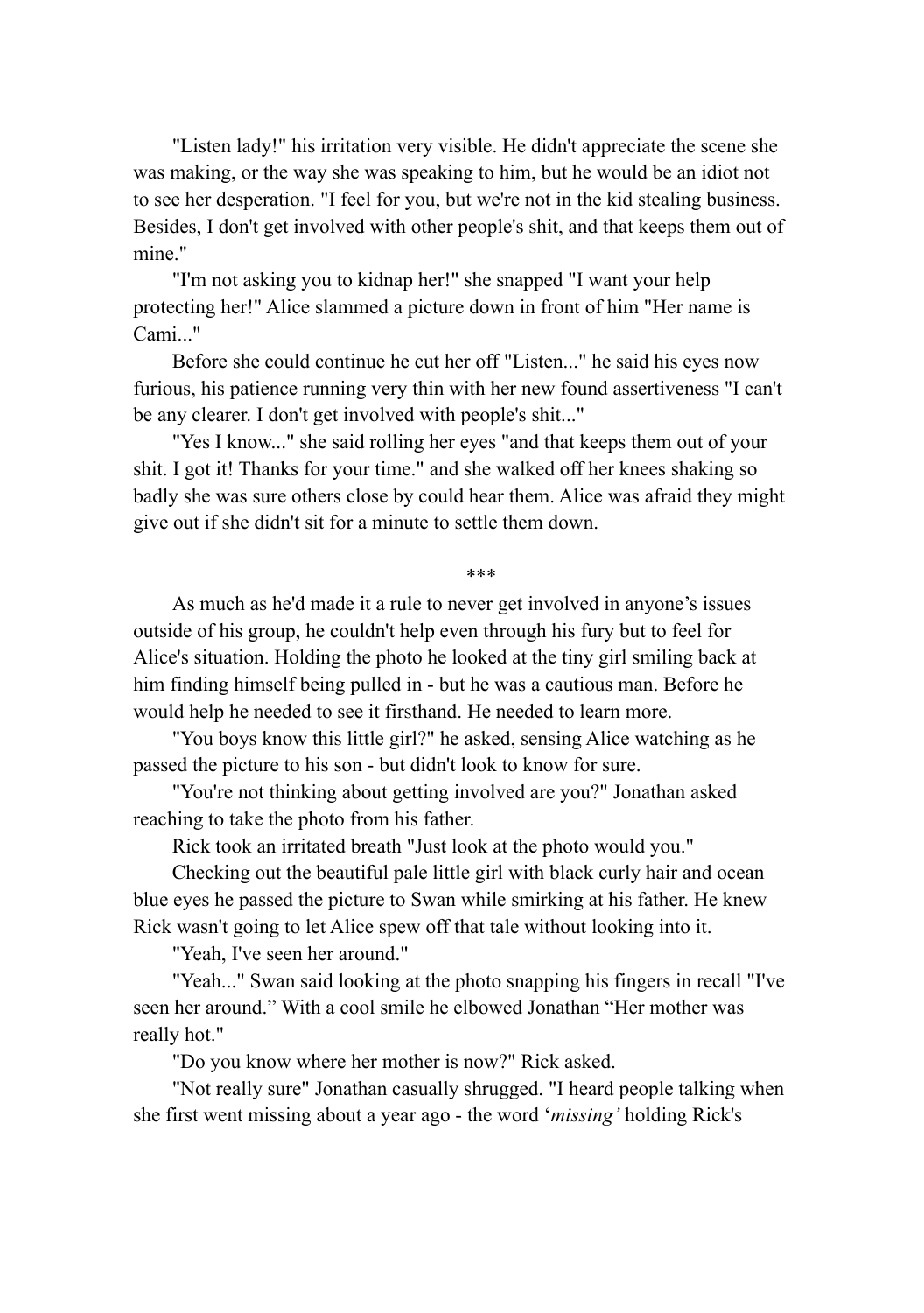attention "Some thought her husband killed her. Some said he just beat her, driving her away leaving the girl behind."

Rick felt himself being pulled in deeper with each shred of information. "Either of you know who the husband is?"

"Na..." they casually replied.

"Only seen those two around," Jonathan added. "Just hear people talk 'n."

Rick, chewing the last bite of his burger, stood lifting a strong leg out over the picnic table bench as he threw the balled up wrapper in the trash beside him. Snapping the picture of the little girl from Swan he pulled his other leg over. "Think we might take a look into this." he stated placing it in the back pocket of his jeans. "Now let's get back to fucking work!" and stalked off toward the truck.

Swan got up shooting a devilish smile and a wink at Alice before turning to follow Rick and Jonathan. He knew Rick had a soft spot for little girls. Having been taken in by Rick when he was five after his mother had long since run off, and his father was killed in a shootout during a pickup with Rick that went bad. Rick was rough on Jonathan and him growing up. Some might say that Rick's form of discipline was abusive. He believed a firm hand grew great men, but never tolerated that rough hand being dished out on a girl. He'd witnessed Rick put a beating into a few men over the years because of the way they treated their daughters. He believed girls required discipline, but felt a good solid punishment was usually enough.

As they drove back to the construction site to finish the carpentry to the homes just about built, Rick told them to find out as much as they could about the little girl. "Don't go asking questions!" he ordered. "I don't want people knowing we're involved in anything to do with her. These town people talk too much. Think they have nothing better to do around here." he said rolling his eyes "Just follow her and observe. Let me know what you find out and if you see anything."

"And if we see anything?" asked Jonathan.

"Don't do shit!" Rick snapped, "Let it go and report back to me."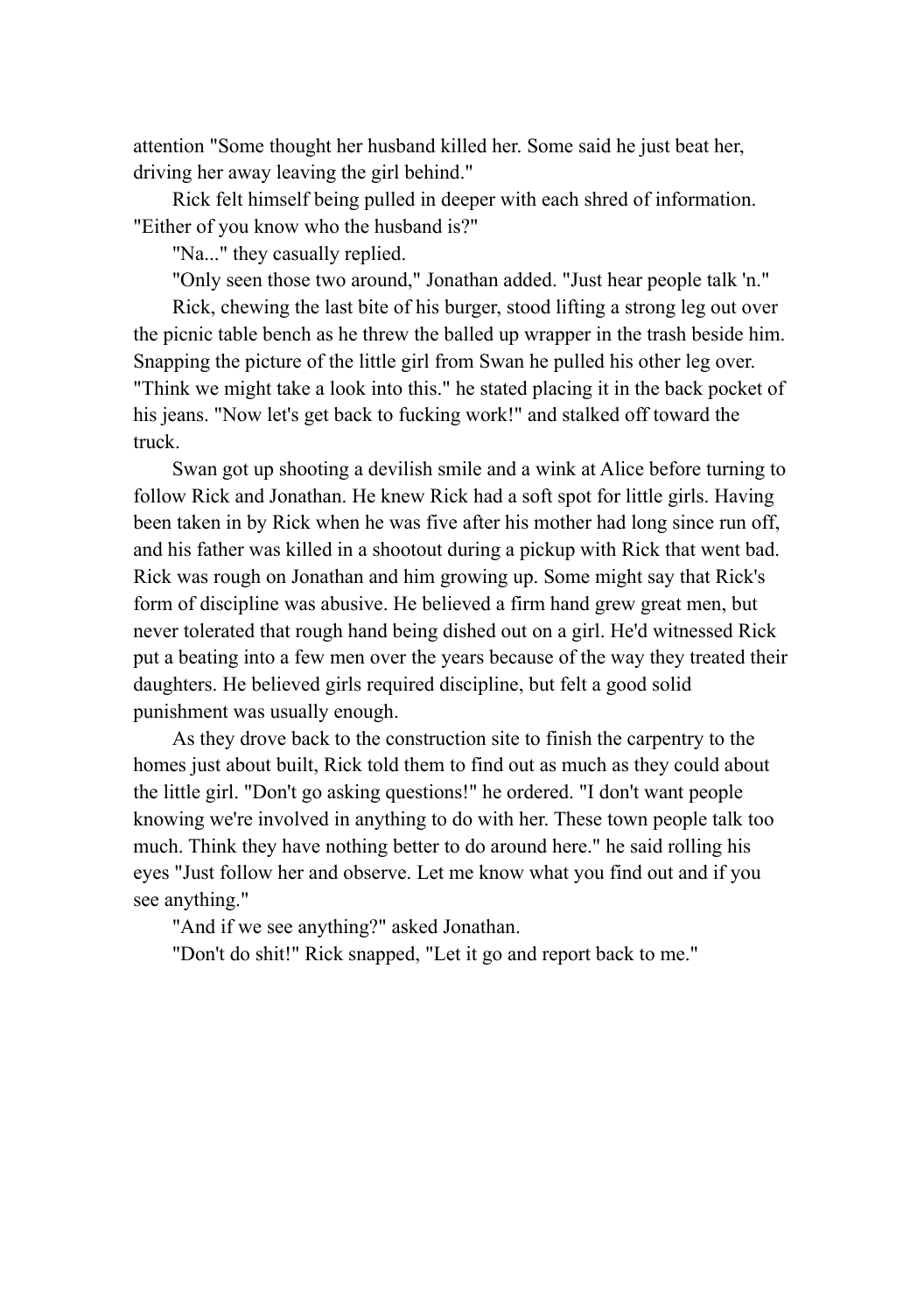## **CHAPTER TWO**

Rick, Swan's father Steven Senior, and Buck had started out as kids dealing dime bags. Gradually they expanded their menu and their clientele, eventually becoming one of the big boys thanks to Arkady.

Arkady, his Russian accent almost nonexistent having grown up American, was a powerful and highly feared man in their world -well, anybody's world really. He had come to town to check out the boys that had been growing their reputation in his circle as the boys with the purest cocaine and very professional demeanor. Once Arkady decided to take a chance and see if they had what it took to survive his world, theirs changed. They managed to get the shit kicked out of them a few times learning from their mistakes, but together with Arkady, their first big time buyer they grew their small business into a multi-million dollar empire.

With their new found riches the three bought a large secluded piece of land well outside of town and planted some roots. They built their individual homes around the outside edges, leaving the middle open for friends passing through to pitch tents or park their trailers; and when the sun went down in the middle of it all -a warm bonfire.

They met good women and started families, but trying to raise a family in that world proved to be too much. One by one the wives ran off - some leaving the kids behind to grow up motherless.

\*\*\*

Jonathan and Swan grew up in this business built by their fathers. Having been abandoned by their mothers, compounded by the whores that surrounded them - always throwing themselves at the next bad boy giving them attention they quickly developed bitter tastes and coldness toward women. They were no more than a mere toy they played with. Some they thought were worth a little more than the others, but in the end they always proved to be the same.

To add to their lack of trust, they discovered early on that it wasn't just the women. Finding loyalty in men alike was a rarity in their world. Unfortunately in their world a man's lack of loyalty usually wasn't discovered until it was too late - and usually in the form of a vicious act exposing Jonathan and Swan to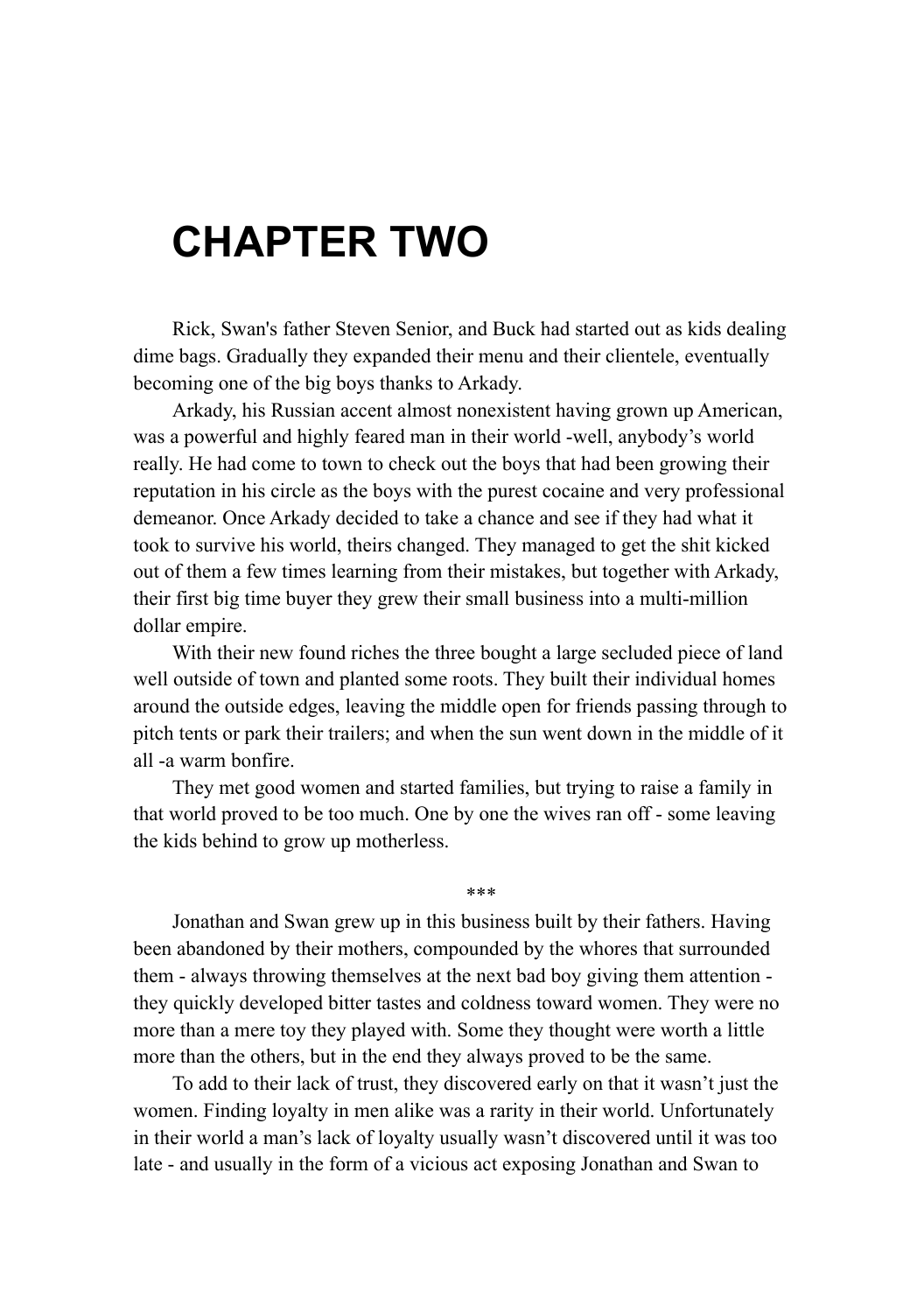violence most only ever viewed on TV wincing at the graphics. Having lost young and old friends at the hands of evil people they'd met over the years only educated them to trust no one outside of their own. Even some in the group were questionable -so the ones that they did find loyalty in were coveted. They were in a lot of cases closer than those that were blood. There were no secrets with them. They were the ones they talked to when things got rough, and understood them when they stopped talking. Zipper, Bruce and Joe for all intents and purposes were their *brothers*.

They were mean fuckers, but solid friends to Jonathan and Swan. They grew up together in the life of drugs, violence and whores just like them. That was the basis of their upbringing, making them all the mean bastards they were. None of the rumors flying around were false

Bruce however was the only one that fooled people when they saw him. His preppy fashion choice and short brushed back blond hair made him look like a regular town folk. No one ever could figure out what possessed him to dress the way he did. Unlike the rest of them he was so clean cut and friendly looking that people that didn't know him didn't scoot to the other side of the road, or go wide as they passed him in the street. It was like he was in camouflage; but they sure got the shock of their life if they pissed him off. Maybe that's why he chose that style. Maybe he needed a break from the life once in a while and it let him blend in. Maybe it was because he liked to blindside people who tried to fuck with him. It could have been the other way around, and it was him that liked to fuck with them. No one really knew, but Rick and Buck loved to tease the shit out of him.

Joe on the other hand was a jeans and t-shirt kind of guy like the rest of them - Always sporting Doc Martins and a leather coat. His hazel eyes were usually hidden behind his long dark ringlets.

Jonathan swung open the screen door of his and Swan's cottage - a two story work in progress nestled in the trees, but was coming along nicely. The large floor to ceiling arch windows in the front overlooking the field still had the manufacture stickers on them. The sliding door for the walkout off to the side was still only a frame and tarp. The deck he and Swan marched across was still not finished, and the siding was still not on.

\*\*\*

Two years prior when they had turned twenty Rick wanted them out of his space and offered them a good size cutout on the property. They spent whatever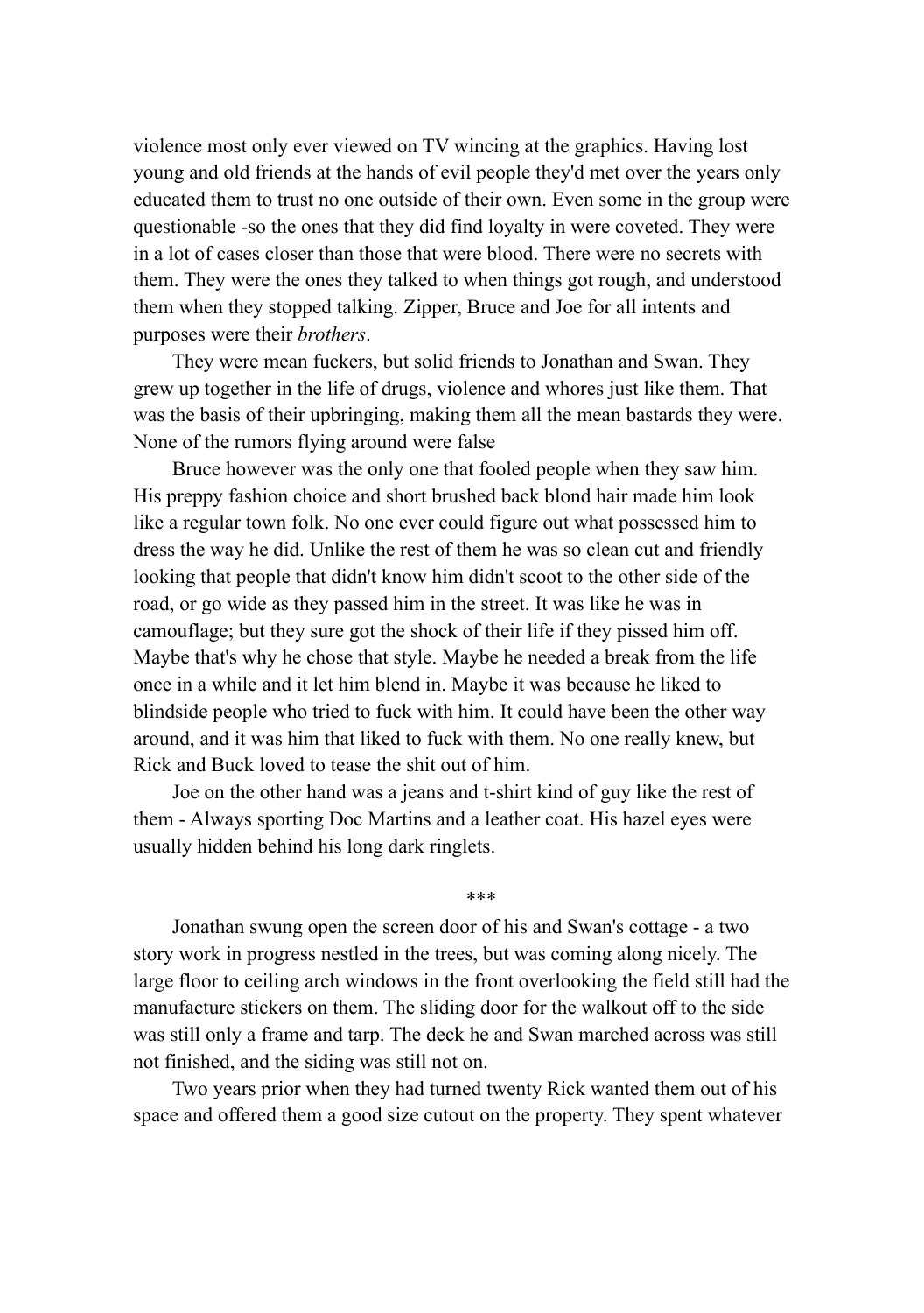time they could building. Considering the little time they had between the construction sites, drops and parties, it was coming along nicely.

The sun was shining bright causing Jonathan and Swan to squint as they casually walked the path toward the field to where Jonathan left his truck the previous night. He would normally have it closer to the house, but the bonfire was in full swing when he got home from the twenty-four seven dive bar they frequented, and was stopped by Joe who handed him a beer.

"How come you two fuckers get out of working today?" Bruce asked, fixing his buttoned shirt before climbing into Joe's truck.

Jonathan and Swan trusted them with any secret and their lives, but couldn't tell them today as Rick wanted it kept hush for now.

Opening his truck door Jonathan leaned in gathering some garbage from the day before and walked it to the smoldering fire.

"Taking the day off." Jonathan replied - a wicked smile flashing across his perfect lips "Think 'n I might stop in and see Joe's sister Jenna if that's okay with you, you fucker. Need to get laid." he teased, both him and Swan now laughing.

Joe leaned out his driver's side window brushing his loose dark curls from his eyes while Jonathan and Swan settled into Jonathan's truck. "Fuck you, you bastards!" he shouted knowing that would never happen. In their world they lived by a few simple rules, and one of them was to never get involved with a *brother's* mother, sister or wife. Many kingdoms in history had crumbled over a woman, and that rule was in place to ensure that theirs didn't. "Stay the fuck away from my sister!"

Jonathan and Swan, still laughing, flipped the bird to Bruce and Joe and took off toward town to see if they could spot Cami.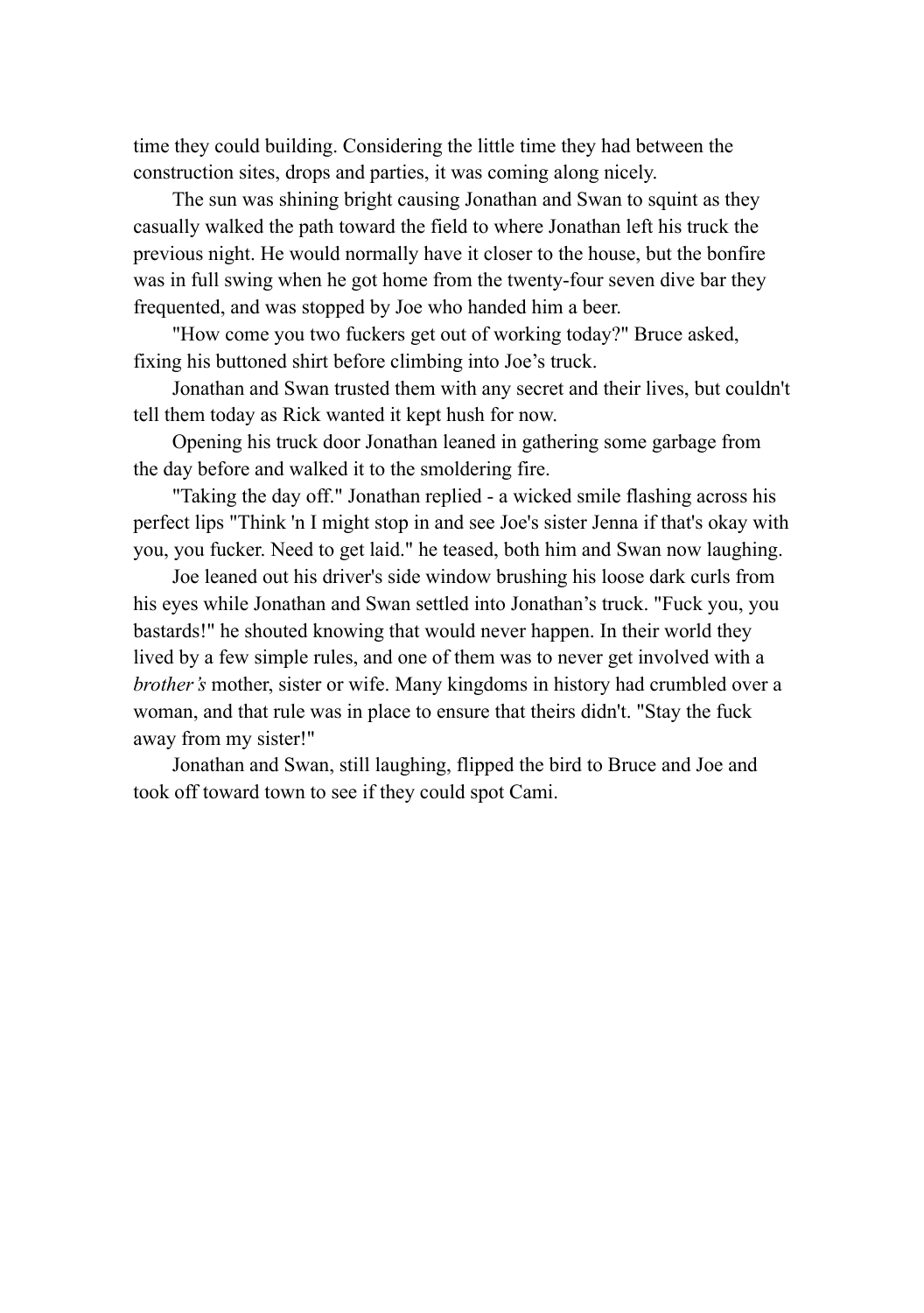## **CHAPTER THREE**

Turning off the highway into the residential part of town the speed limit came to a crawl. The rolling hills and open highway behind them the streets ahead were narrow. Thinking Cami would be on her way to school Jonathan drove him and Swan toward the center of town a few blocks ahead of them, named by the residents -*The Heart*. They knew a large group of kids could be found there making their way to the little Catholic school in town. In the passenger seat Swan was busy taking in the activity of the residents packing up their children, or climbing into cars on their way to work, while Jonathan as always drove admiring the quaint little town with its constricted streets lined with well-spaced two story homes. Each home accented with wood siding painted white, powder blue or brown - Jonathan really appreciating the ones with perfectly manicured lawns, and the added touch of flowerbeds or shrubs.

Turning the corner leaving the residential area they entered the beginning of The Heart. The Heart was where the life of the town was. It consisted of a long line of old red brick stores with white framed windows lining one side of the road. A large playground, game field, baseball diamond, and food court overlooking a massive lake lined the other. In the morning a number of vendors set their carts up randomly down both sides selling coffee and donuts - and later in the day, outdoor toys for kids, hot-dogs, pretzels, snow cones, and cotton candy. The trees like the rest of the town were plentiful up and down both sides of the long road - And in an effort to offer the tourists and residents alike a place to sit and take in the stunning view of the mountains that surrounded not only the lake, but the town, elegant wood benches with cast-iron frames sat under many of them.

Slowly moving with the crawling traffic they found a large group of kids as expected crossing at the crosswalk indicated by interlock stone, and a smaller group on their way. As they made their way closer toward the kids currently crossing the road Jonathan slowed the crawling truck down even more trying to spot her. The problem was they hadn't seen her in a long while, and only from a distance at that. Picking her out in a crowd was going to be tough.

Suddenly horns started honking as one man hollered out his car window. "Come on Cami! Move it! I'm trying to get to work!"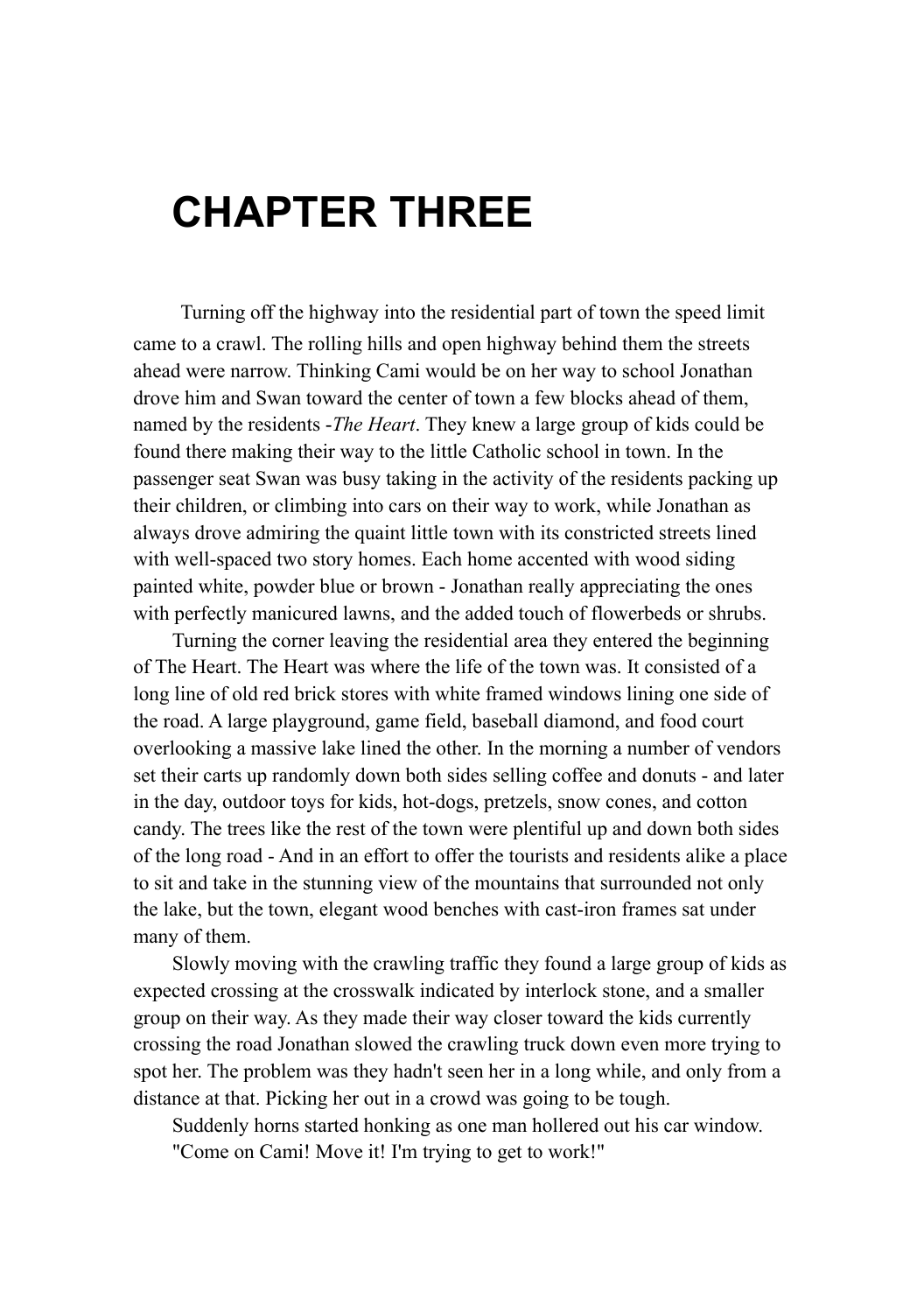"I guess we found her" Swan chuckled looking past Jonathan in the direction of the commotion, spying the only child left on the road. She was attempting to skip with her rope, and appeared to be failing miserably. "Man she's tiny." he observed adoringly. "If Alice hadn't told us she was seven, I would guess her age at about four."

"Hi Mr. Randolph!" Cami exclaimed with a beaming smile in response to the impatient man "Like my skipping? I'm getting better at it."

They watched as Mr. Randolph, a middle-aged balding man answered with a genuine smile while rolling his eyes and shaking his head. "Yes Cami, you are, but if you could practice on the sidewalk it would be better. You're holding us up. All this honking is for you darling."

Jonathan and Swan couldn't help but chuckle at the mayhem she was causing. They found it quite amusing all the voices that overlapped Mr. Randolph's as the long line of drivers continued to hit their horns, or bark out their windows at her. What was even more entertaining was the innocent way she chose not to care. All Mr. Randolph managed to do was slow her down by pointing her attention to a few in the traffic jam she clearly knew.

Greeting the impatient commuters by name she fumbled with her rope as she continued to attempt to skip across the road. It took a few minutes but she eventually made her way to the other side, and traffic started moving again.

Approaching the end of the long strip Jonathan turned left at the stop sign getting ahead of the stream of children on their way to the only Catholic school in town. Pulling the truck over opposite the red brick building with its number of white framed windows indicating classrooms, he threw the truck into park and patiently waited with Swan for Cami to arrive.

On the large white concrete outdoor foyer that marked the entrance to the school one of the two heavy wood doors was propped open ready to receive the children.

A short time later one by one and some in groups the kids began to filter in through the open linked fence that marked the start, or end of school property depending on what side of it you were on.

By the time Cami finally skipped on to the school grounds almost all the kids had already gone in, but Cami stayed outside skipping.

As they silently observed her an older boy walked up to her. Jonathan thought maybe he was going to walk her into the school, but instead the boy gave her a shove, sending her to the ground.

"Freak." he called over his shoulder as he walked off.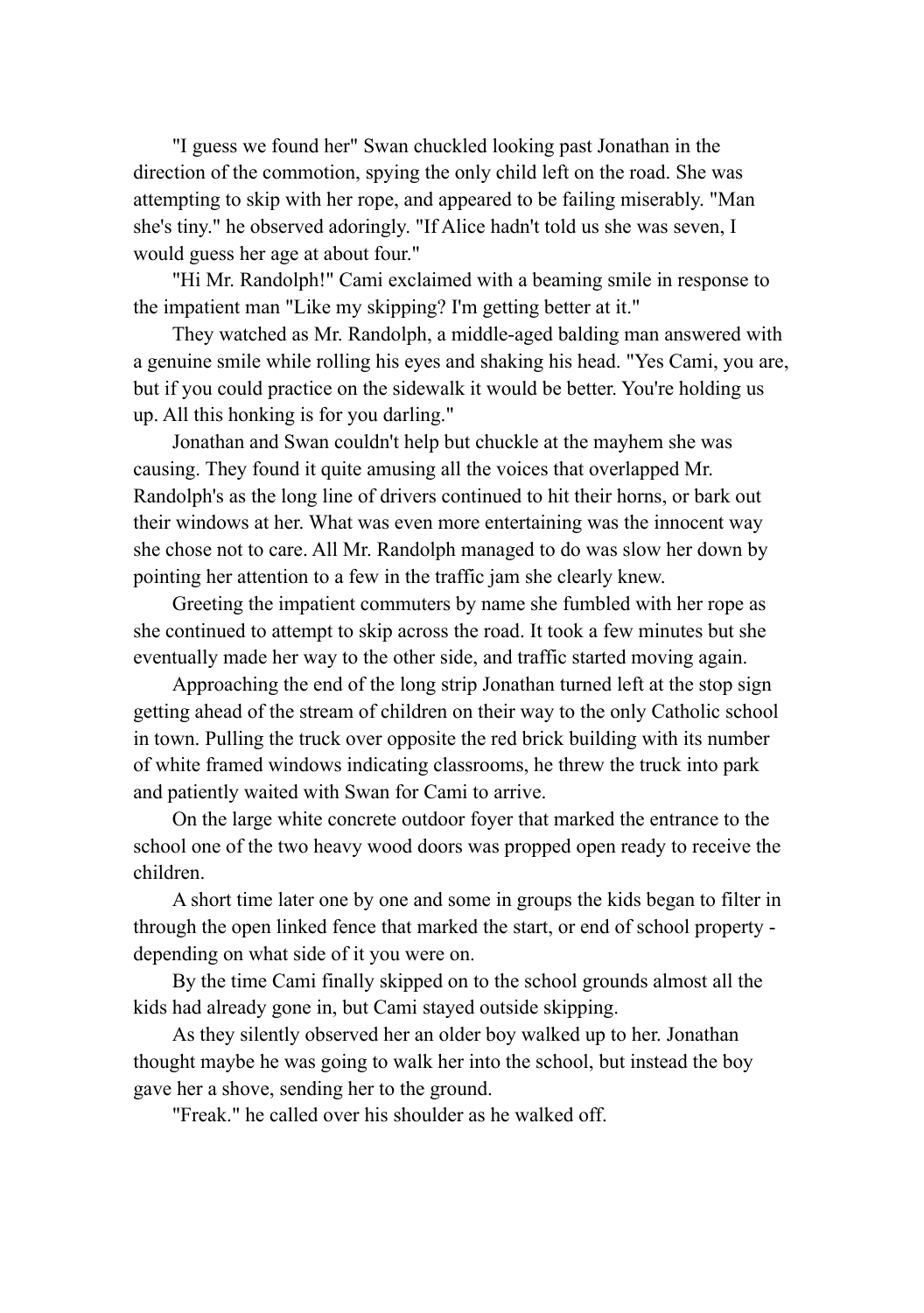"You're a jerk Damian!" she shouted after him as she got up and brushed herself off.

Setting up her rope she began to skip again.

A number of minutes passed and the bell went, signaling the remaining children it was time to go in. It took a few moments but eventually all children except Cami had filtered into the school. Cami either hadn't noticed they'd all gone in, or didn't care.

Another few minutes and still attempting to skip a young blond woman they could only assume was a teacher stepped out of the school. Silently they watched from their truck the young woman who stood for a short while on the grand white step looking out at Cami. Her long summer dress waving slightly in the cool morning breeze she dropped her gaze and her shoulders before sauntering down the concrete stairs. A few steps in as if shaking off what appeared to be dispiritedness, but for what they had no idea, she lifted her shoulders putting on a warm smile as she gracefully closed the gap between her and Cami.

From the truck their eyes followed her as she moved to kneel down before the tiny girl. The two began to interact, but Jonathan and Swan were unable to hear what was being said. As the girls chatted the young woman first inspected Cami's legs. When she was satisfied she moved on holding Cami's chin, turning her head gently from side to side, then up and down. Finally each hand, one at a time into hers she inspected them.

"Strange..." Swan said more to himself - his eyes locked on the two girls "Why would she do that unless she knows something, and if she knows something why not do something about it?"

"Don't know..." Jonathan shrugged "Maybe she's looking her over because she saw the boy push her."

Swan rubbed at his chin "Na..." Checking his watch he gently shook his head "That's not it. That was almost fifteen minutes ago. If she saw, she would have been out here right away to deal with it." Pulling his attention from the two girls he glanced at Jonathan. "I don't know about you, but I for one believed Alice, and seeing her," he pointed out the windshield "inspect that little girl like that it makes me think this bitch knows something. I mean nothing else makes sense. Why else would she look her over?"

Just then the teacher stood holding her hand out to Cami.

Clumsily Cami gathered up her skipping rope. Jumping forward she playfully placed her hand in the woman's, allowing her to lead her into the school.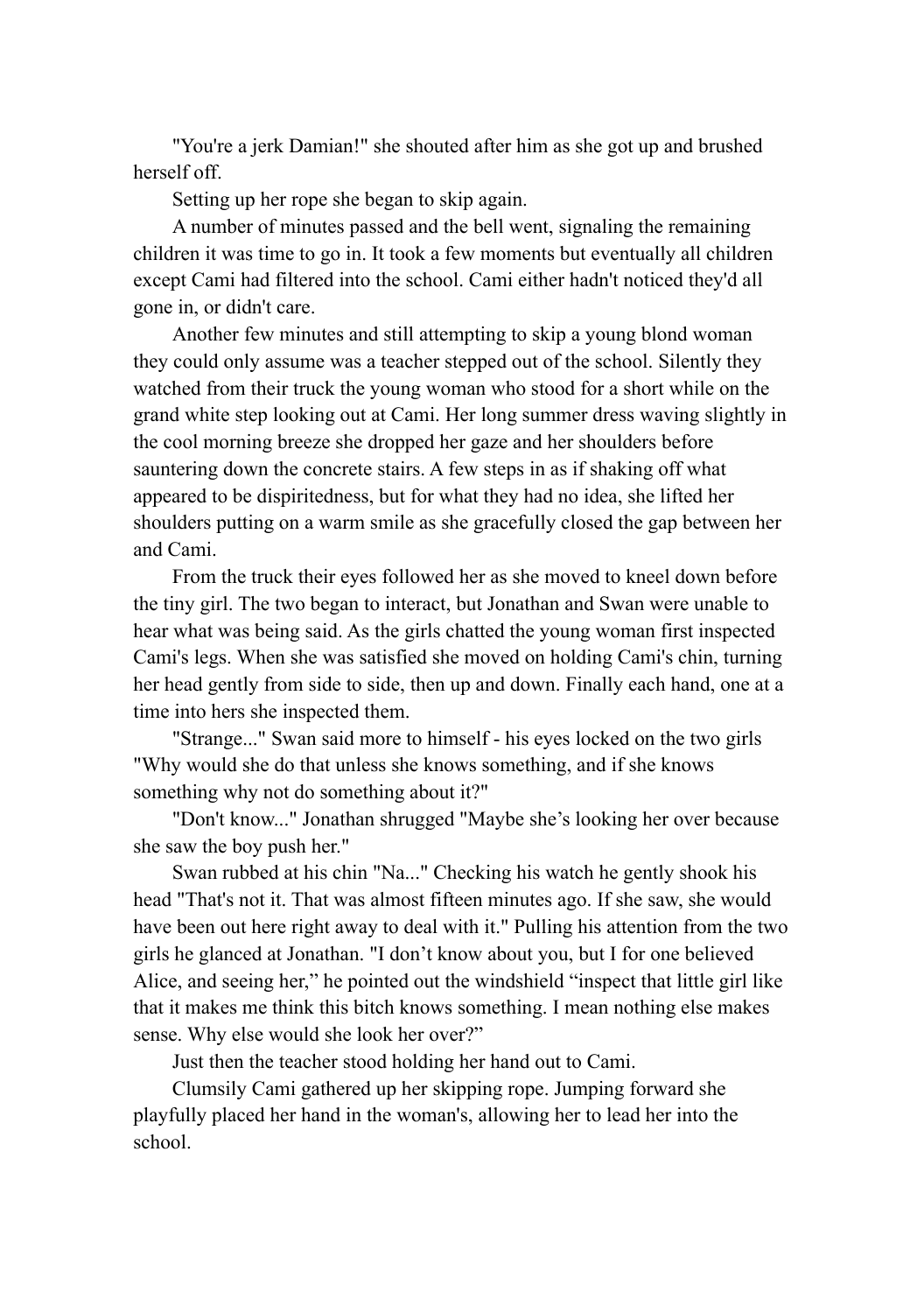Jonathan dropped his hands to his thighs, his eyes lingering on the two girls as they disappeared inside "What should we do now?"

"I don't know," Swan shrugged distractedly. "We could go grab a coffee and breakfast. We should be able to get back here before lunch."

"Sounds perfect," Jonathan said, firing up the engine. "I'm definitely in need of caffeine today."

\*\*\*

They drove twenty minutes to Marley's located just outside of town - A dimly lit twenty-four seven dive bar that made it easy to lose track of time, and get lost in fun. None of the town's people ever dared to grace the doorsteps there, so other than the odd uneducated tourist that wandered in it was pretty much only their crew - which was quite large, or any of their business connections that needed a place to party or crash; Making it that much better the police in town rarely ever bothered to monitor it thanks to their payments to Sheriff Stanton, allowing it to get pretty wild at times.

Jonathan and Swan, not having much time before they had to be back to the school, as they glanced around noticing the overturned tables and chairs they were relieved to not see any of their buddies hanging around. In fact there were no customers that morning at all - but the jukebox still played loud.

In the center of the bar in his continued scan for a waitress and at the disheveled space Swan bent picking up their table putting it back on its feet, followed by one of the few uncomfortable chairs.

"Hey boys" Wendy lasciviously greeted them as she came out from behind the long polished bar.

Jonathan flipped a chair back onto its legs straddling it, getting comfortable. "How ya doing?" he smiled.

"Much better now" she winked. Wrapping an arm around Jonathan's broad shoulders she leaned in as she landed her eyes hungrily on Swan "What'll it be?"

Wendy, like most women, found them to be beyond delicious. She often fantasized about what she would do to either of them - or better, what they could do to her. She'd seen some beautiful men, but none like them. Their hard bodies and beautiful faces was a combination she rarely saw. Most men were lucky to have one or the other, but not them, they were blessed with pure beauty - and it wasn't the pretty boy beauty either. It was pure masculinity - the ruggedness, the strong bone structure, deep beautiful eyes and chiseled bodies. There wasn't a woman in town that didn't stop to hold her chin up as they walked by, and Wendy was no exception.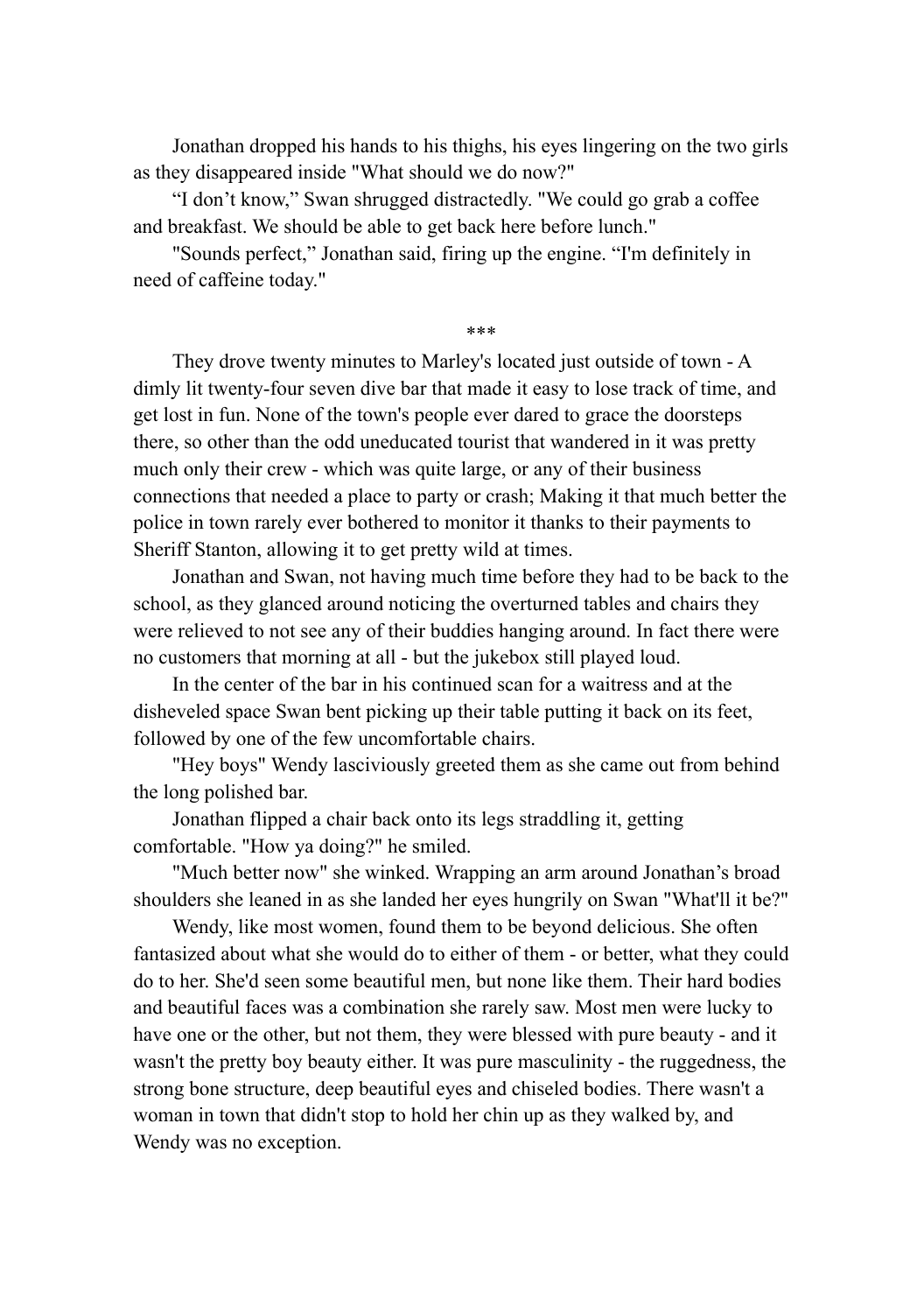Settling into his seat Swan offered her a soft smile and a wink as he scanned her perfect body from toe to head "Coffee would be great."

With Wendy pressed up against him Jonathan twisted in his seat checking her out like Swan "Two egg breakfasts" he added "and if you could turn down the music that would be great."

Her eyes meeting Jonathan's, her cheeks still dimpled, she tapped his broad shoulder with her draped arm before pushing off "No problem."

As she cat-walked away - being sure she held their attention she stole a flirtatious glance over her shoulder pleased to see they were watching.

Wendy slipping behind the bar the music volume dropped to barely audible.

Jonathan pulled his eyes from her as she got busy pouring their coffees and twisted to look at the remaining overturned tables "Judging by the looks of this place, things got rowdy after I left last night."

Returning she placed a coffee in front of each of them. "Yeah, they did." she said. Crossing her arms she folded herself resting them on the table offering them both a great view of her perfect breasts. "Two guys I'd never seen before. I'm guessing tourists came in here and got mouthy. Buck set them straight though." she said with a quiet giggle "But not before they got a little aggravated."

Buck was a no bullshit kind of guy, and strong as an ox. He was tough and not afraid to get in the middle of anything. He was only a couple years older than Rick, but his dark hair turned gray long ago and changed to white over the last couple of years. The beer gut, combined with the white hair and short beard, he could pass for Santa if he wasn't so hell bent on scaring all the kids.

"Crazy fucker" Jonathan chuckled "I'm sure if anyone was aggravated it was Buck having his beer break interrupted."

Wendy shrugged "Yeah. I tried to warn them when they started arguing with Buck that he was a tough old bastard, but they refused to listen. Anyway" she waved "I don't imagine they'll be back." With that her attention moved to Swan, her expression inviting as she unfolded one of her arms moving her hand to delicately trace one of his "Anything else I can get you?"

Always liking the attention she gave them his eyes danced "No thanks. Just breakfast."

Pushing herself up she moved seductively to stand before him. Wrapping her hands around her tiny waist she pulled her bottom lip in gently biting it while hungrily locking her bright green eyes with his. Batting them she let her moist lip slip from her teeth as she gracefully placed a knee forward - slowly waving it side to side. "When are you going to take me out Swan?"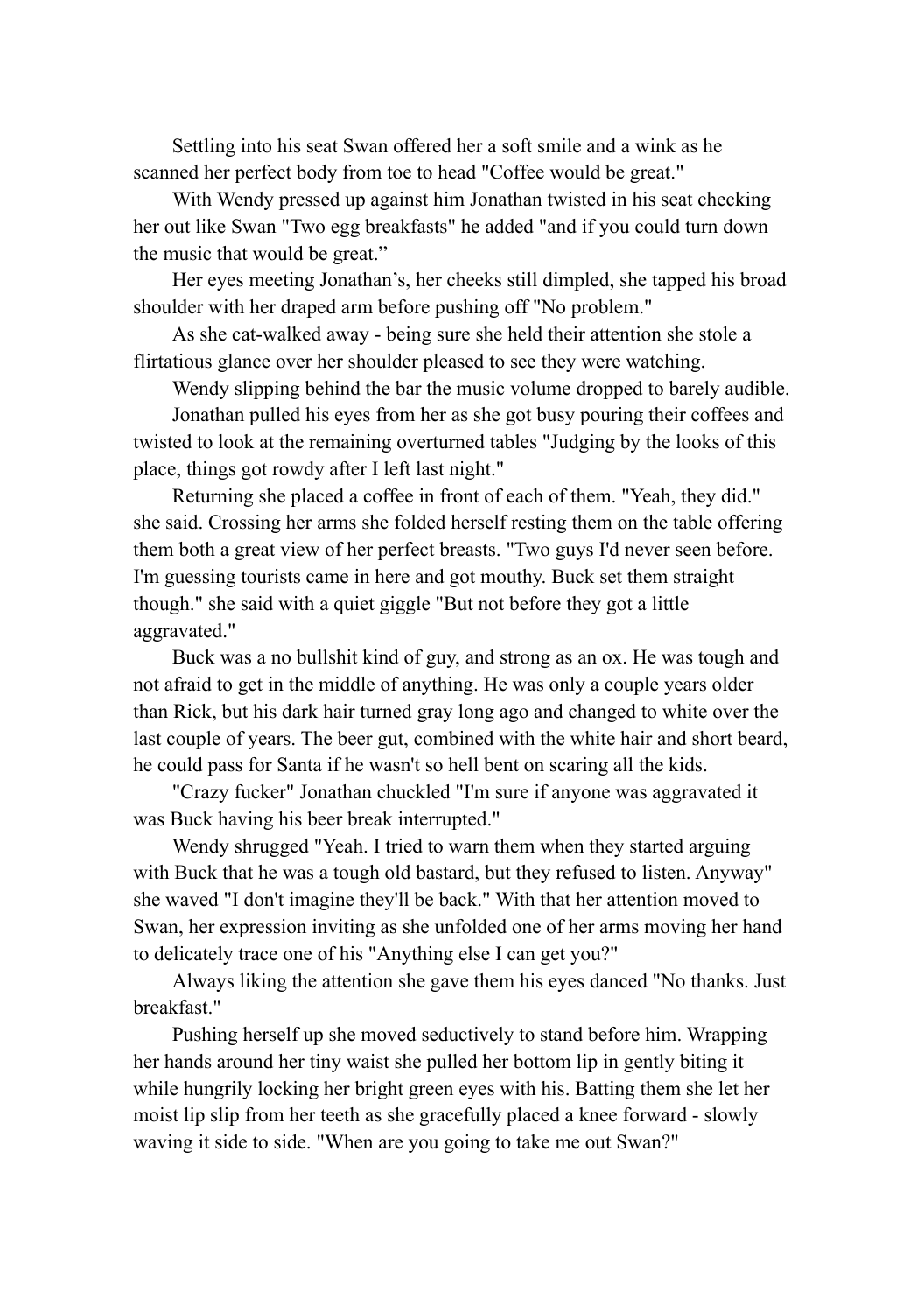"Oh...I don't think so sweetheart" he said as he casually leaned back in his seat - his perfect brown eyes trailing her body. "I like looking at you, but I don't think that's going to happen."

"And why not?" she asked flirtatiously pouting as she moved in closer. She'd been trying to land either of them for some time, but couldn't figure out why neither of them ever bit. She knew they thought she was attractive. They didn't hide it.

Gently she rubbed his broad shoulders, her breasts now just inches from his face "You know I could make you happy."

"Oh... I'm sure you could." Swan replied, his brown eyes still dancing as he looked up at her with a knowing smile - fighting with his already loose morals not to take her up on it.

Jonathan and Swan like every man liked their women, and Wendy was living art work. But she had not just been around. She'd been with every man they knew - and some. "How about we just start with that breakfast there sweetheart?" he said watching Wendy drop her shoulders feeling the rejection.

"Coming right up," she said, clearly disappointed.

Swan turned leaning back in his chair stretching his long muscular legs out watching Wendy walk away. "I think the only reason she isn't dead yet playing all these guys, is because she's so damn beautiful."

Stirring his coffee Jonathan chuckled.

Shaking the fantasy of Wendy's perfect ass riding him, Swan sat up turning back in his seat. Fixing his coffee with two creams and one sugar he gave it a stir. "I'm not too surprised your dad has us out here."

Jonathan placed his spoon on the napkin "Yeah, I saw it coming the minute what's her name...said Cami was being beaten."

"Why does he have such a soft spot for little girls? Lord knows he never stepped in when we were getting the shit kicked out of us. In fact" Swan stated with a roll of his eyes "I remember a couple times him stepping in and cuffing me in the head. Like it wasn't enough someone else was already slapping me around."

Jonathan nodded - his shoulders bouncing as he recalled a few of those memories "Yeah, he could be an evil prick. As for his soft spot for little girls though" he said growing serious again "I can only assume it comes from his sister.

Swan's brows arched in surprise "Rick has a sister?" He'd known Jonathan and Rick his whole life. This was the first he'd ever heard about a sister.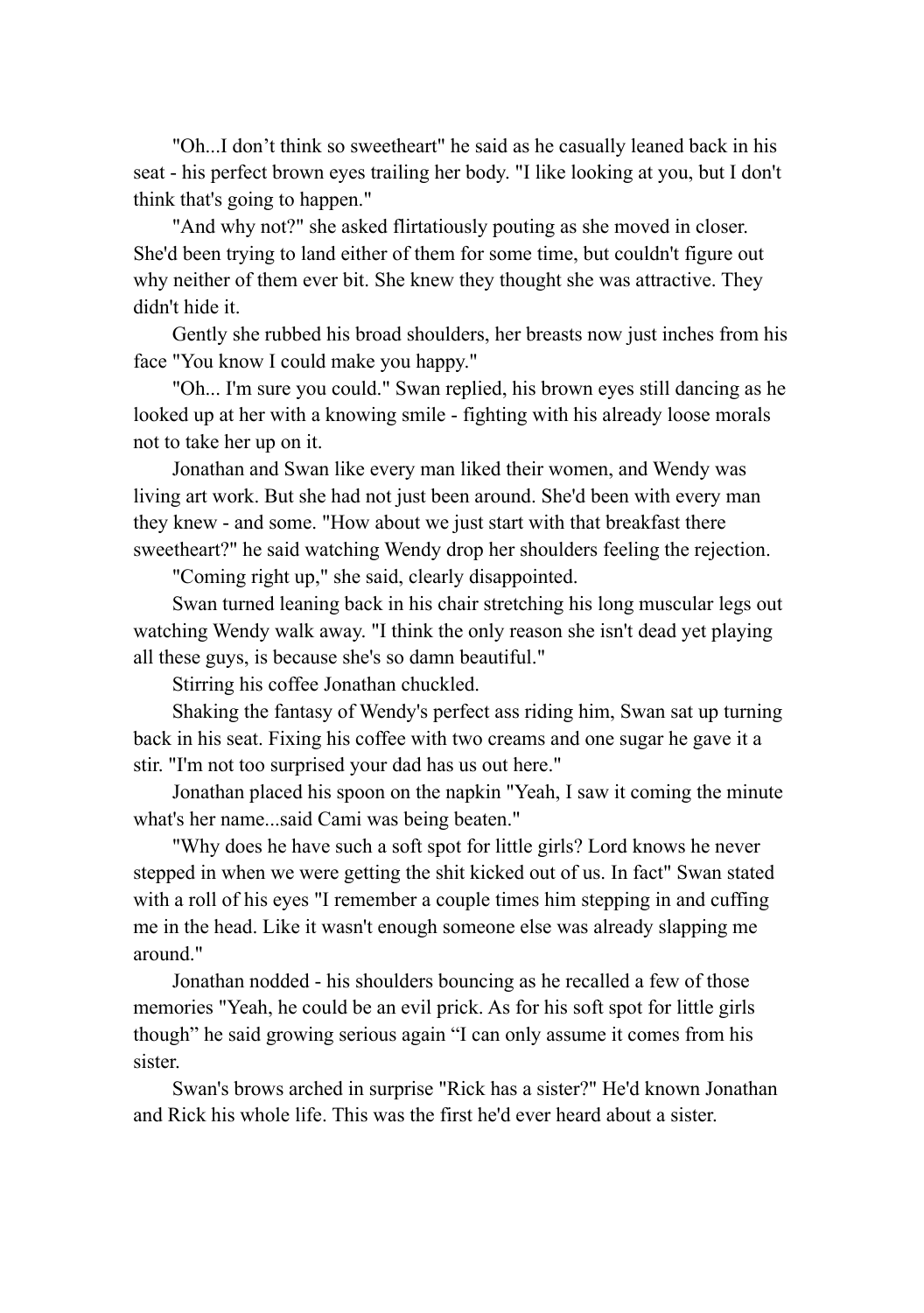"Had" Jonathan stated. Pausing he shook out of his coat "and yeah. He's never spoken about her death to me. Hell" he exhaled picking up his mug "he's never talked to me about her at all. I just overheard him talking to Buck once a few years back. Never asked him about her cause I figured he would have told me if he wanted me to know."

"What'd you hear?"

Jonathan swallowed down some of the warm coffee placing the mug back on the table "Don't know. From what I caught of the conversation she was killed. Not sure how, or what happened, but the way I understood it he left home shortly after her death.

Wendy returned, interrupting them with their breakfast plates, placing them on the table. When she didn't turn to leave Jonathan eyed her impatiently.

"Right" she jolted, noticing the glare she was getting "I'll leave you two to eat. Just holler if you need anything."

Swan's eyes followed her as she walked off - visions of Wendy riding him slipping back in "Is there such thing as too much of a slut?"

Laughing Jonathan choked on his coffee "Yeah ... Wendy."

Swan snorted knowing it was true - though for a fraction of a second he'd hoped Jonathan might have said no there wasn't such a thing. Letting his fantasy slip away he chopped his eggs.

\*\*\*

"How bad do you think it is? Swan asked, breaking the silence that had fallen between them for the first half of their meal. "I mean that lady having no options that she turned to your dad asking him for his help. It has to be serious right? Hell" Swan stated "we've heard the rumors about us. This whole damn town knows what we're like" he said, circling his hand in indication of *'everyone'* before pointing his fork at Jonathan. "That takes guts."

Jonathan released a breath "I don't know. I doubt it but I'm really hoping that Alice is just an angry nosy bitch, and there's no merit to what she's accusing Cami's father of doing."

"Yeah, I know what you mean," Swan said, "but my gut tells me after watching the teacher check her out like that, that isn't going to be the way of it."

"Well I sure hope for her father's sake that that is the way of it. My dad will make his life miserable."

Swan scooped the last heap of egg onto his toast and bit "How involved do you think he would get?" he asked, chewing it down "I mean your dad doesn't